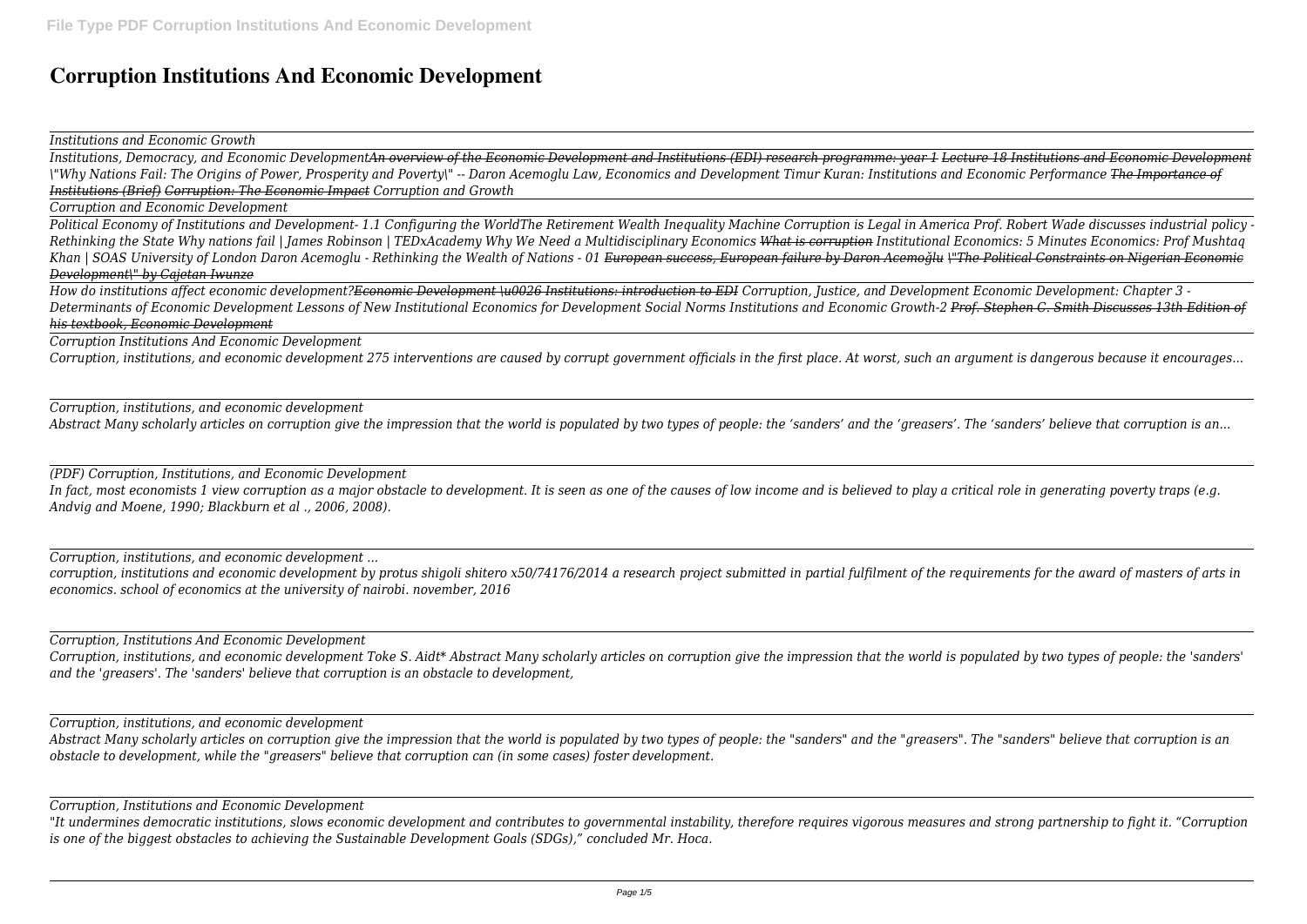*"Corruption is the Opposite of Development" - Solomon ...*

*Corrupted economies are not able to function properly because corruption prevents the natural laws of the economy from functioning freely. As a result, corruption in a nation's political and...*

*How Corruption Affects Emerging Economies Corruption is now recognized to be one of the world's greatest challenges. It is a major hindrance to sustainable development, with a disproportionate impact on poor communities and is corrosive on the very fabric of society.*

*Effect & Impact of Corruption | Effects Of Corruption On ...*

*It undermines democratic institutions, slows economic development, and contributes to governmental instability, therefore requires vigorous measures and strong partnership to fight it. "Corruption is one of the biggest obstacles to achieving the Sustainable Development Goals (SDGs)," concluded Mr. Hoca.*

*'Corruption, opposite of development' - Solomon Star News*

*Downloadable (with restrictions)! Many scholarly articles on corruption give the impression that the world is populated by two types of people: the 'sanders' and the 'greasers'. The 'sanders' believe that corruption is an obstacle to development, while the 'greasers' believe that corruption can (in some cases) foster development. This paper takes a critical look at these positions.*

*Corruption, institutions, and economic development The Vice President for Economic cluster Dr. James Wani Igga has called for the strengthening of anti-corruption institutions in the fight against what he calls, 'the financial pandemic, corruptio*

*VP Igga urges fight against corruption, says it affects ...*

*The Vice President for Economic cluster Dr. James Wani Igga has called for the strengthening of anti-corruption institutions in the fight against what he calls, 'the financial pandemic, corruption ...*

*VP Igga urges fight against corruption, says it affects ...*

*Instead, the paper uncovers a strong negative correlation between growth in genuine wealth per capita—a direct measure of sustainable development—and corruption. While corruption may have little...*

*Corruption, Institutions and Economic Development - GOV.UK*

*In sum, corruption is a symptom of fundamental economic, political, and insti- tutional causes. Addressing corruption effectively means tackling these underlying causes. The majo r emphasis must be put on prevention—that is, on r eforming economic policies, institutions, and incenti ves.*

*Corruption and Development*

*St. Petersburg / Vienna, 1 November 2015 - Corruption undermines democratic institutions, slows economic development and contributes to governmental instability. It is a key obstacle to progress and prosperity, hurting poor people disproportionately.*

*Eliminating corruption is crucial to sustainable development*

*It is widely known that one of the biggest challenges that Latin America faces is that of corruption. Indeed, it has been pointed out by political academics that corruption within the region has a tremendous collateral impact on economic and social development, as it impacts institutions, political*

*Latin Analysis: How are corruption and populism connected ...*

*Corruption can grow in a variety of political and economic environments. It particularly thrives where accountable governance structures and processes are weak. However, weak governance does not necessarily always lead to corrupt acts – most people will still act honestly.*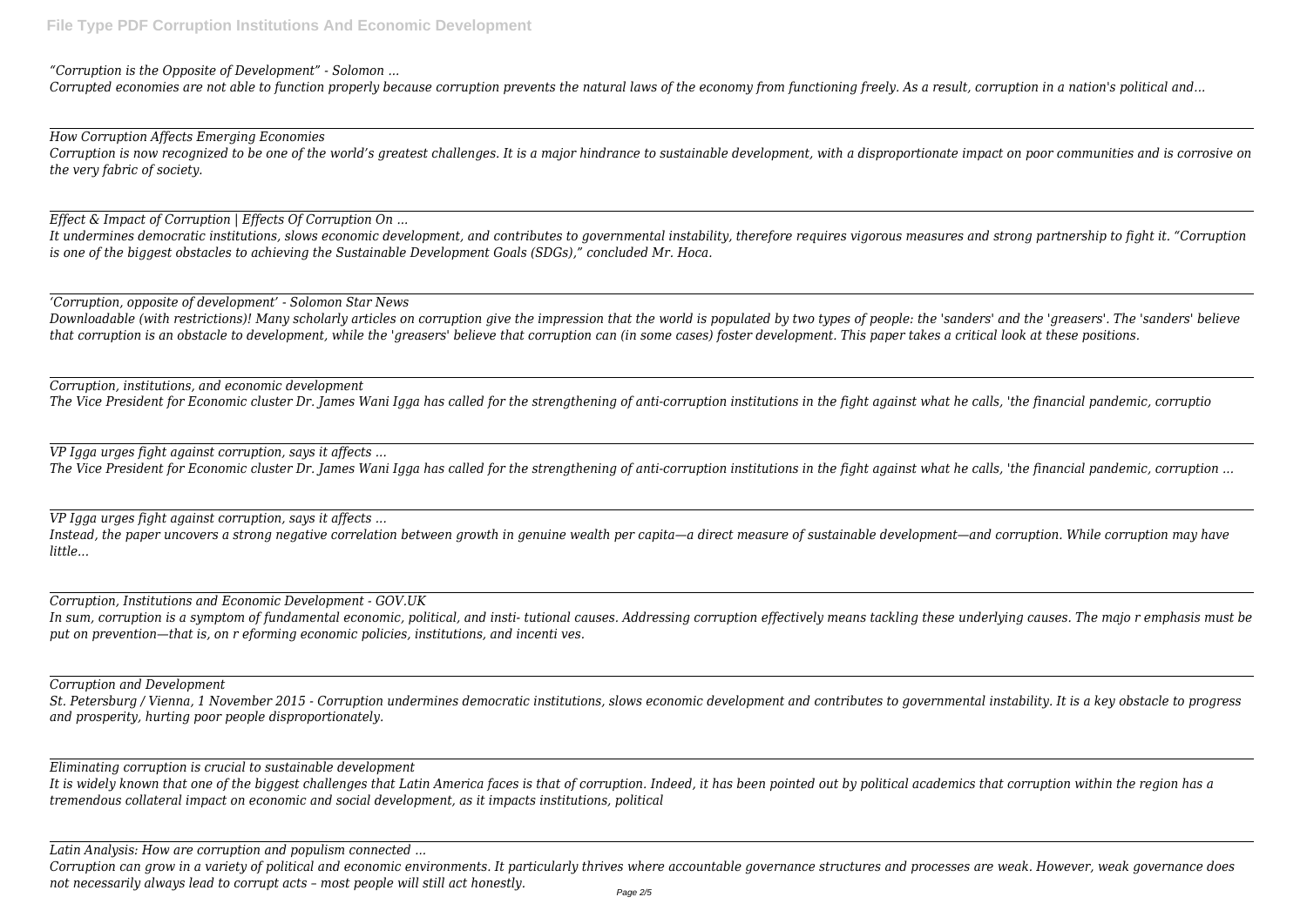## *What is corruption?*

*E.J. McMahon and Seth Barron discuss recent corruption cases in New York and how the state government in Albany is attempting to revitalize struggling areas with "economic-development" programs.. Last month, Joseph Percoco, a former top aide to Governor Andrew Cuomo, was found guilty on corruption charges for accepting more than \$300,000 in bribes from two companies.*

*Institutions and Economic Growth*

*Institutions, Democracy, and Economic DevelopmentAn overview of the Economic Development and Institutions (EDI) research programme: year 1 Lecture 18 Institutions and Economic Development \"Why Nations Fail: The Origins of Power, Prosperity and Poverty\" -- Daron Acemoglu Law, Economics and Development Timur Kuran: Institutions and Economic Performance The Importance of Institutions (Brief) Corruption: The Economic Impact Corruption and Growth* 

*Corruption and Economic Development*

*Political Economy of Institutions and Development- 1.1 Configuring the WorldThe Retirement Wealth Inequality Machine Corruption is Legal in America Prof. Robert Wade discusses industrial policy - Rethinking the State Why nations fail | James Robinson | TEDxAcademy Why We Need a Multidisciplinary Economics What is corruption Institutional Economics: 5 Minutes Economics: Prof Mushtaq Khan | SOAS University of London Daron Acemoglu - Rethinking the Wealth of Nations - 01 European success, European failure by Daron Acemoǧlu \"The Political Constraints on Nigerian Economic Development\" by Cajetan Iwunze*

*How do institutions affect economic development?Economic Development \u0026 Institutions: introduction to EDI Corruption, Justice, and Development Economic Development: Chapter 3 - Determinants of Economic Development Lessons of New Institutional Economics for Development Social Norms Institutions and Economic Growth-2 Prof. Stephen C. Smith Discusses 13th Edition of his textbook, Economic Development*

*Corruption Institutions And Economic Development*

*Corruption, institutions, and economic development 275 interventions are caused by corrupt government officials in the first place. At worst, such an argument is dangerous because it encourages...*

*Corruption, institutions, and economic development*

*Abstract Many scholarly articles on corruption give the impression that the world is populated by two types of people: the 'sanders' and the 'greasers'. The 'sanders' believe that corruption is an...*

*(PDF) Corruption, Institutions, and Economic Development In fact, most economists 1 view corruption as a major obstacle to development. It is seen as one of the causes of low income and is believed to play a critical role in generating poverty traps (e.g. Andvig and Moene, 1990; Blackburn et al ., 2006, 2008).*

*Corruption, institutions, and economic development ...*

*corruption, institutions and economic development by protus shigoli shitero x50/74176/2014 a research project submitted in partial fulfilment of the requirements for the award of masters of arts in economics. school of economics at the university of nairobi. november, 2016*

*Corruption, Institutions And Economic Development*

*Corruption, institutions, and economic development Toke S. Aidt\* Abstract Many scholarly articles on corruption give the impression that the world is populated by two types of people: the 'sanders' and the 'greasers'. The 'sanders' believe that corruption is an obstacle to development,*

*Corruption, institutions, and economic development*

*Abstract Many scholarly articles on corruption give the impression that the world is populated by two types of people: the "sanders" and the "greasers". The "sanders" believe that corruption is an obstacle to development, while the "greasers" believe that corruption can (in some cases) foster development.*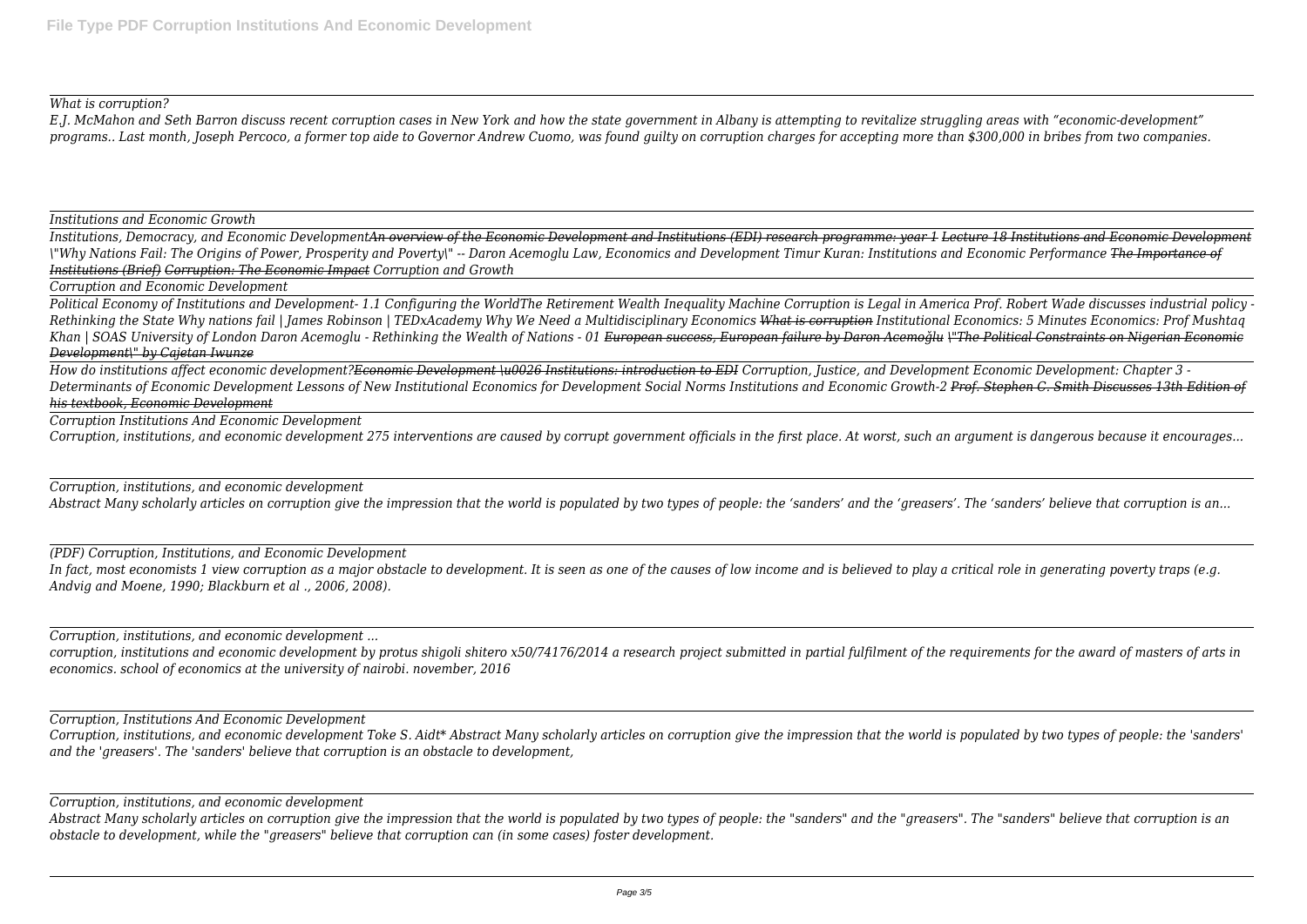*Corruption, Institutions and Economic Development*

*"It undermines democratic institutions, slows economic development and contributes to governmental instability, therefore requires vigorous measures and strong partnership to fight it. "Corruption is one of the biggest obstacles to achieving the Sustainable Development Goals (SDGs)," concluded Mr. Hoca.*

*"Corruption is the Opposite of Development" - Solomon ...*

*Corrupted economies are not able to function properly because corruption prevents the natural laws of the economy from functioning freely. As a result, corruption in a nation's political and...*

*How Corruption Affects Emerging Economies*

*Corruption is now recognized to be one of the world's greatest challenges. It is a major hindrance to sustainable development, with a disproportionate impact on poor communities and is corrosive on the very fabric of society.*

*Effect & Impact of Corruption | Effects Of Corruption On ...*

*It undermines democratic institutions, slows economic development, and contributes to governmental instability, therefore requires vigorous measures and strong partnership to fight it. "Corruption is one of the biggest obstacles to achieving the Sustainable Development Goals (SDGs)," concluded Mr. Hoca.*

*'Corruption, opposite of development' - Solomon Star News*

*Downloadable (with restrictions)! Many scholarly articles on corruption give the impression that the world is populated by two types of people: the 'sanders' and the 'greasers'. The 'sanders' believe that corruption is an obstacle to development, while the 'greasers' believe that corruption can (in some cases) foster development. This paper takes a critical look at these positions.*

*Corruption, institutions, and economic development The Vice President for Economic cluster Dr. James Wani Igga has called for the strengthening of anti-corruption institutions in the fight against what he calls, 'the financial pandemic, corruptio*

*VP Igga urges fight against corruption, says it affects ... The Vice President for Economic cluster Dr. James Wani Igga has called for the strengthening of anti-corruption institutions in the fight against what he calls, 'the financial pandemic, corruption ...*

*VP Igga urges fight against corruption, says it affects ... Instead, the paper uncovers a strong negative correlation between growth in genuine wealth per capita—a direct measure of sustainable development—and corruption. While corruption may have little...*

*Corruption, Institutions and Economic Development - GOV.UK In sum, corruption is a symptom of fundamental economic, political, and insti- tutional causes. Addressing corruption effectively means tackling these underlying causes. The majo r emphasis must be put on prevention—that is, on r eforming economic policies, institutions, and incenti ves.*

*Corruption and Development*

*St. Petersburg / Vienna, 1 November 2015 - Corruption undermines democratic institutions, slows economic development and contributes to governmental instability. It is a key obstacle to progress and prosperity, hurting poor people disproportionately.*

*Eliminating corruption is crucial to sustainable development*

*It is widely known that one of the biggest challenges that Latin America faces is that of corruption. Indeed, it has been pointed out by political academics that corruption within the region has a tremendous collateral impact on economic and social development, as it impacts institutions, political* Page 4/5